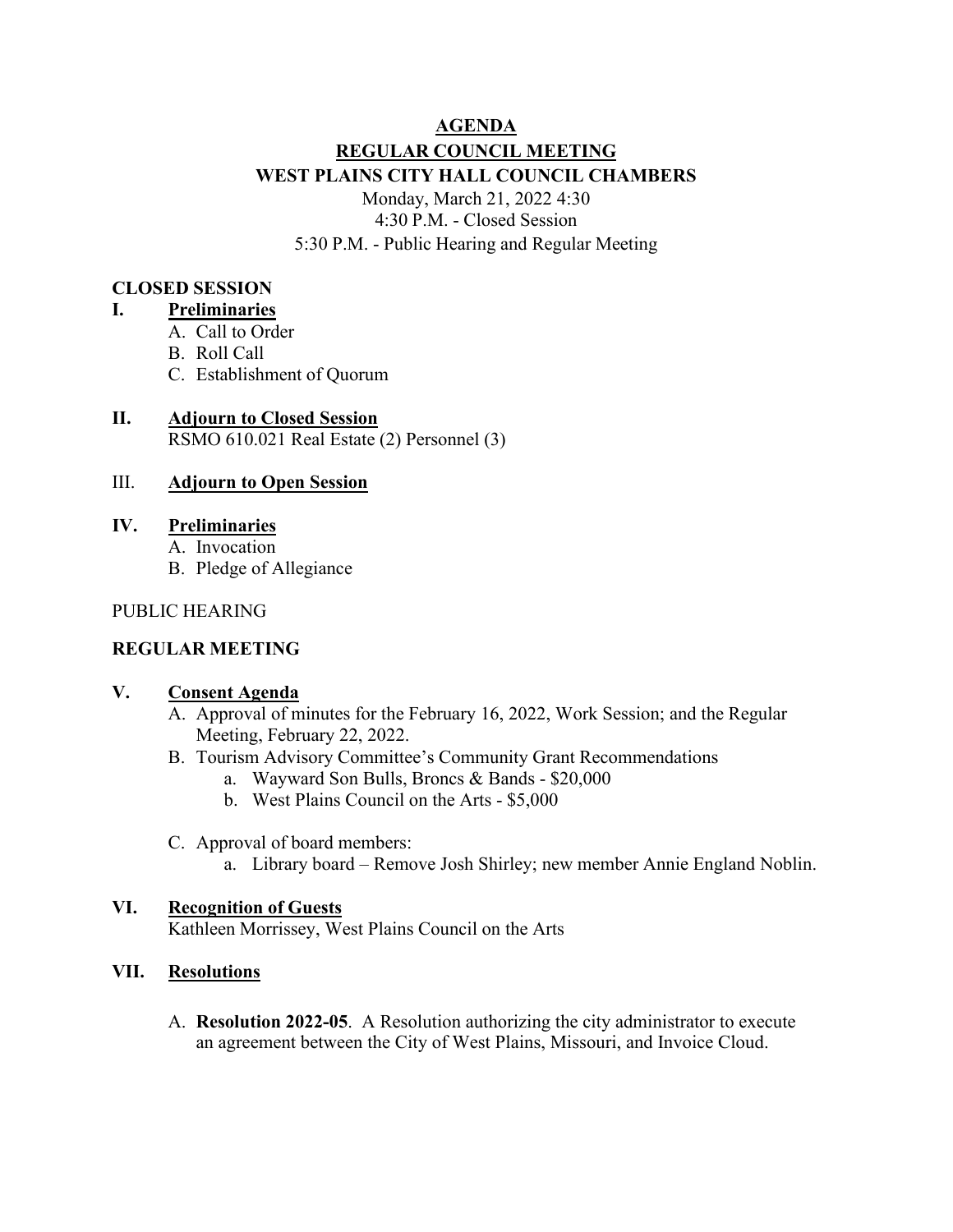- B. **Resolution 2022-06**. A Resolution authorizing an agreement by and between the City of West Plains, Missouri and KPM CPAs, PC for audit services for the fiscal year ending March 31, 2022.
- C. **Resolution 2022-07**. A Resolution adopting the Capital Improvement Plan for the City of West Plains, Missouri.
- D. **Resolution 2022-08**. A Resolution authorizing the city administrator to execute a lease agreement between the city of West Plains, Missouri, and the West Plains Civic Center Board (Lessor) and the Board of Governors of Missouri State University (Lessee).
- E. **[Resolution 2022-09.](https://westplains.gov/wp-content/uploads/2022/03/Complete-Streets-Resolution.pdf)** A Resolution of the City of West Plains, Missouri, to approve the Complete Streets plan.

# **VIII. Ordinances**

- **A. Bill 4698 to become Ordinance 4698.** Second Reading. An Ordinance of the City of West Plains to repeal and replace Ordinance 4663, annexing a portion of Highway 63 and Business Route 63, from existing city limits to Creamery Road into the city limits of West Plains, Missouri.
- **B. Bill 4699 to become Ordinance 4699.** Second Reading. An Ordinance of the City of West Plains to approve the adoption of amended budgets for the fiscal year beginning April 1, 2021, and ending March 31, 2022.
- **C. Bill 4700 to become Ordinance 4700.** Second Reading. An Ordinance of the City of West Plains to approving the adoption of the City and Utility budgets for the fiscal year beginning April 1, 2022, and ending December 31, 2022.
- **D. Bill 4701 to become Ordinance 4701.** Second Reading. An Ordinance of the City of West Plains to approve the adoption of the Tax Increment Financing (TIF) #1, #2, and #3 budgets for the fiscal year beginning April 1, 2022, and ending December 31, 2022.
- **E. Bill 4702 to become Ordinance 4702.** Second Reading. An Ordinance of the City of West Plains to approve Electric rates.
- **F. Bill 4703 to become Ordinance 4703.** Second Reading. An Ordinance of the City of West Plains to approve Water rates.
- **G. Bill 4704 to become Ordinance 4704.** Second Reading. An Ordinance of the City of West Plains to approve Sewer rates.
- **H. Bill 4705 to become Ordinance 4705.** Second Reading. An Ordinance of the City of West Plains to approve Sanitation rates.